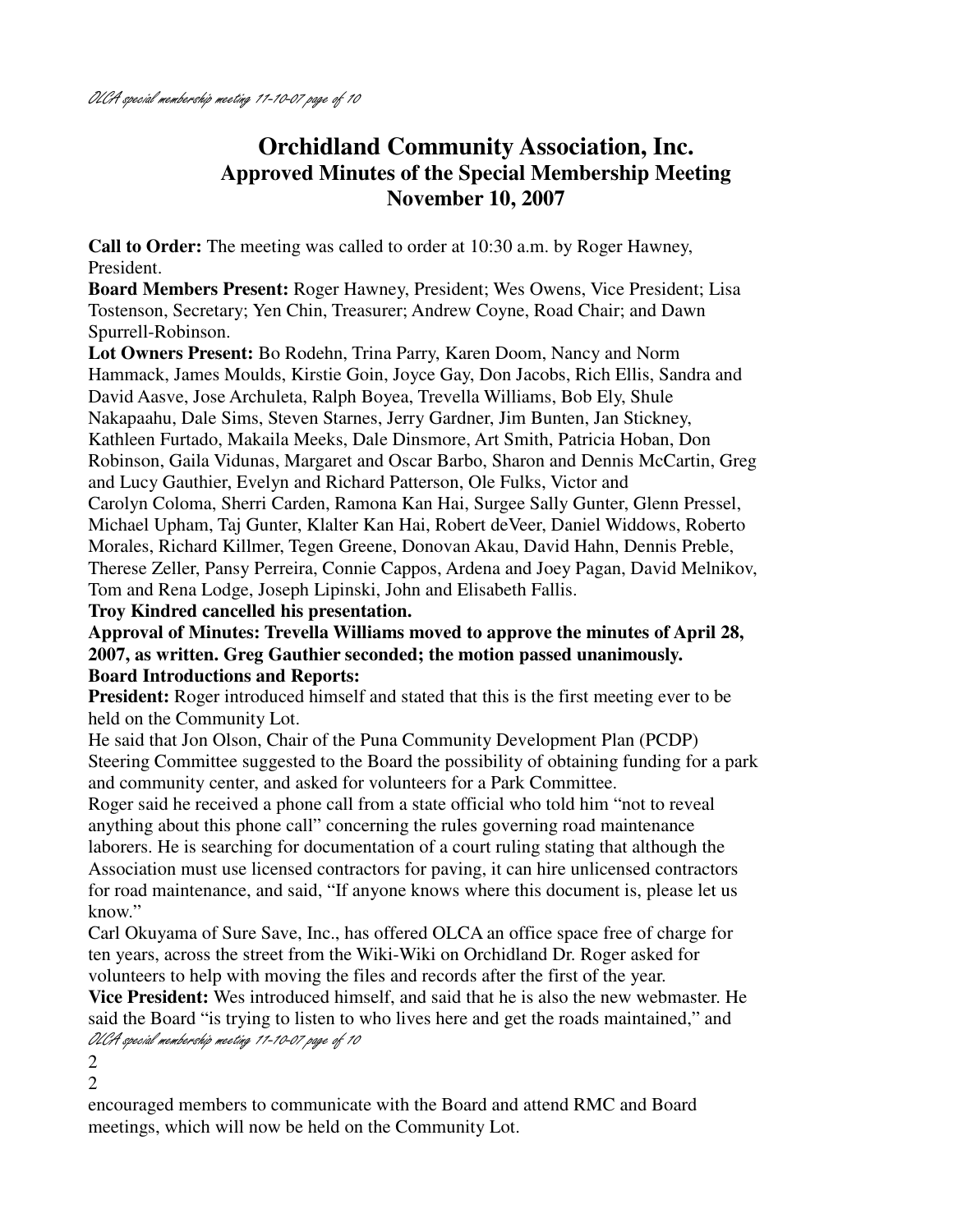**Treasurer:** Yen reported that the debt to Sanford's for road materials has been paid down. Karen Doom said \$18,834 is still outstanding.

Yen added that the legal situation is costing "thousands of dollars."

**Road Chair:** Andrew said there is a legal situation which has "ceased and desisted" the community's road maintenance efforts. He said that most of the equipment is running and a crew is ready to work, but the Board is still trying to figure out our legal situation. Yen explained that he spoke to our insurance agent and learned that since an operator who uses equipment provided by the Association must be treated as an employee rather than an independent contractor, any insurance bought to cover an independent contractor would be void. In the past OLCA was able to hire a road crew through the employment agencies, but they no longer cover heavy equipment operators. Hiring them as employees involves the expense of workman's compensation insurance and further administrative burdens.

Jerry Gardner suggested that OLCA buy materials for lot owners to spread. Andrew said there is still the question of whether the owners would use their own equipment or the Association's.

Victor Coloma suggested that owners volunteer to help until the legal issues are sorted out.

Roger and Andrew invited owners interested in road issues to attend the road meeting, which will be on the Community Lot at 6:30 p.m. the second Monday of each month. Susie Garfield suggested moving meetings to Blane's in case of heavy rain.

**Other Directors:** The President introduced Dawn and Lisa.

**Volcano:** Dale Sims asked about the situation with the lava flow. Wes said, "There is no immediate danger. It is moving very slowly, and right now it has gotten about as close to Kalapana as it did in the eighties." He said there are live videos online; he will put a link to them on the website.

**Bylaws:** Roger said that the current Bylaws Committee has twelve members, but has been inactive.

**Second Reading:** An amendment to Article VI, Section I, which currently reads:  $\mathbb{Z}$ annual meeting shall be held in April of each year. "to provide for two membership

meetings each fiscal year, was proposed and read at the April, 2007, membership meeting. It received a second reading.

**Ole Fulks moved to accept an amendment to the Bylaws, Article VI, Section 1, as follows:** "The semi-annual meetings shall be held in April and November of each year.

Each member will be mailed a meeting notice and Association newsletter at least 30 days

prior to the meetings." **Greg Gautier seconded; the motion passed unanimously.** 

The proposed amendment will be put on a ballot to be sent to the membership for final approval.

**Quorum:** The Bylaws provide for eleven Directors, but right now there are only six. Since six are required for a quorum, each Director must be present at every meeting. OLCA special membership meeting 11-10-07 page of 10

3

3

Roger suggested changing the quorum to a percentage of number of current Directors. He added that with only six volunteers, they are all overworked, and filling the Board is the biggest issue facing the Association at this time.

Yen suggested a maximum required quorum of six. Tegen Greene suggested also setting a minimum of four.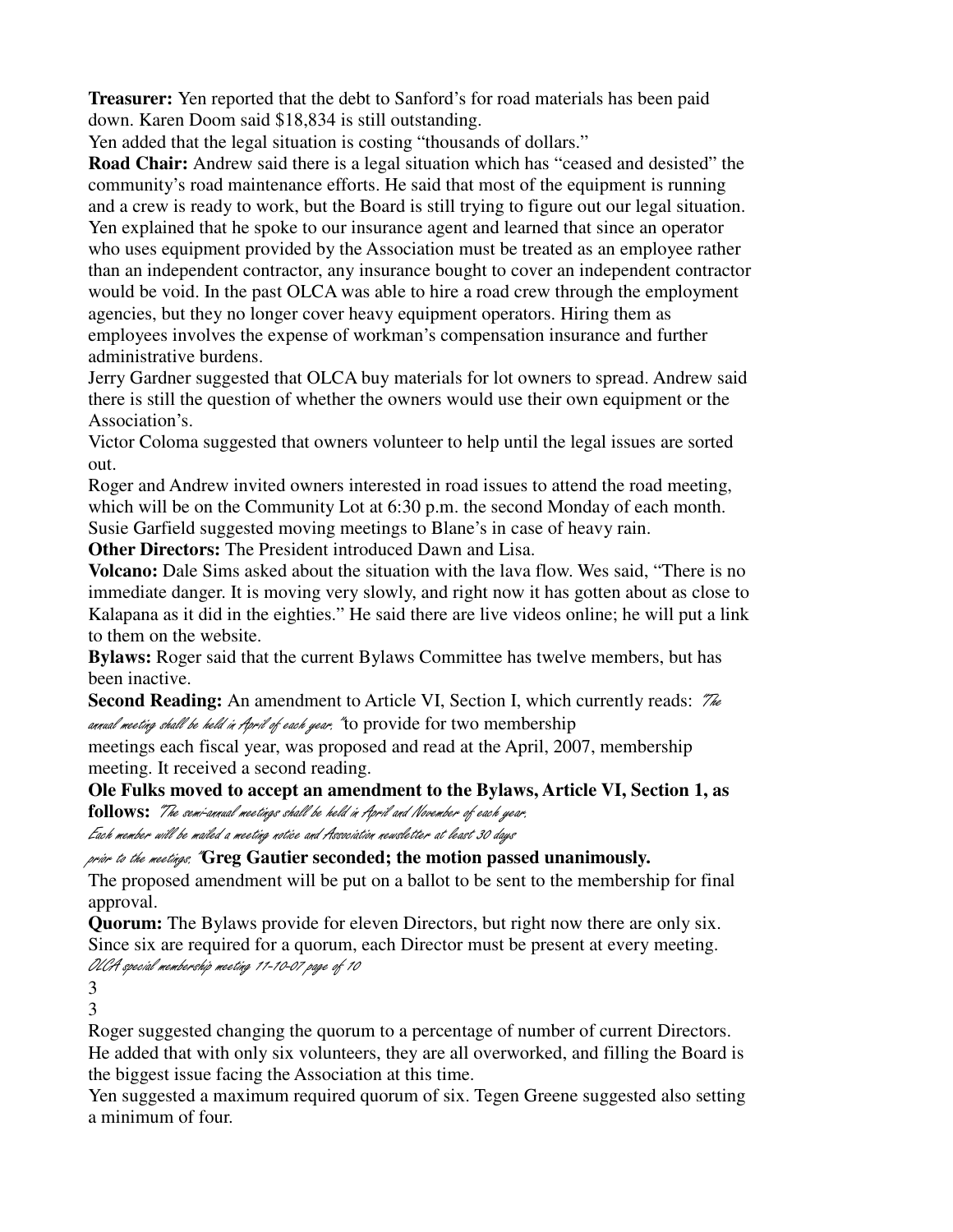Oscar Barbo asked whether directors are liable for lawsuits. Roger said the Board does have liability insurance to protect them, and Directors are also protected by law, except for malicious, fraudulent or purposeful wrong actions.

## **Oscar Barbo moved to accept the following wording of a proposed amendment to the Bylaws, Article VII, Section 6:**

"A quorum for a meeting of the Board of Directors shall consist of 2/3 of current Board members, with a required maximum of six and minimum of four."

#### **David Aasve seconded. The motion passed by a vote of 31 for, 12 opposed.**

The proposed amendment received its first reading; the second reading will occur at the April, 2008, membership meeting.

Ralph Boyea counseled caution, because "the Board has a lot of authority. Believe me, four people can do a lot of damage in a very short period of time." He said a meeting can be held as a committee of the whole and business conducted without a quorum. Roger said the Board is in the position of not being able to approve funds when a quorum is not present. He added, "We wouldn't be faced with this if we had a full Board." Sherri Carden asked whether a lot owner can proxy a volunteer who lives in the community but is not an owner. Roger said the Bylaws do not allow for proxy votes; Board eligibility is dependent on lot ownership.

Taj Gunter said individual expertise needs to be diversified among the Directors. Roger said, "We can't afford to be selective." Wes said anyone who owns a lot is eligible, so hopefully the Board will be diverse.

**Legal Situation:** Roger said "the lawsuit could offer some definition for the Association if this issue plays out. However, because of how the countersuit was handled, our Directors are not indemnified, which makes us all very nervous, because none of us had anything to do with starting this whole process, and if we continue pursuing this foreclosure, the repercussions could fall on us. Also, regardless of what happens on the foreclosure suit, the countersuit stays there." The countersuit "is about how things were done" regarding collection of delinquent fees.

A year ago the judge ruled against OLCA in the foreclosure suit; it was reopened to hear the argument of implied obligation. Roger said Oda makes a good argument for implied obligation, based on the change of ownership in 2001. However, because Mr. Murakami bought his property long before the Association existed, and only transferred the title to his heirs in 2001, the judge may feel that implied consent does not apply.

The Board has been trying to settle the lawsuits, because far too much money is being paid to attorneys. Also, the foreclosure issue was added to the Bylaws "under false pretenses," to allow OLCA to apply for a loan.

Glenn Pressel asked what happened to the reconsideration of the suit, and what settlement was offered. Yen responded that the judge agreed to amend the complaint instead of the OLCA special membership meeting 11-10-07 page of 10

4 4

reconsideration, so the case was reopened. Roger added that Oda submitted a request for both, and the judge agreed to hear the argument on implied obligation. Yen said the settlement process was initiated by the other side, but was stopped when a new suit was filed to interrupt settlement discussions.

Steven Starnes said that as President he had feedback from two attorneys concerning foreclosures, and "anyone who went in the foreclosure pool was given ample opportunity to go onto payment schedules to pay their delinquent fees before it ever went to the attorney." He added that most owners did agree to payments. Also, he explained that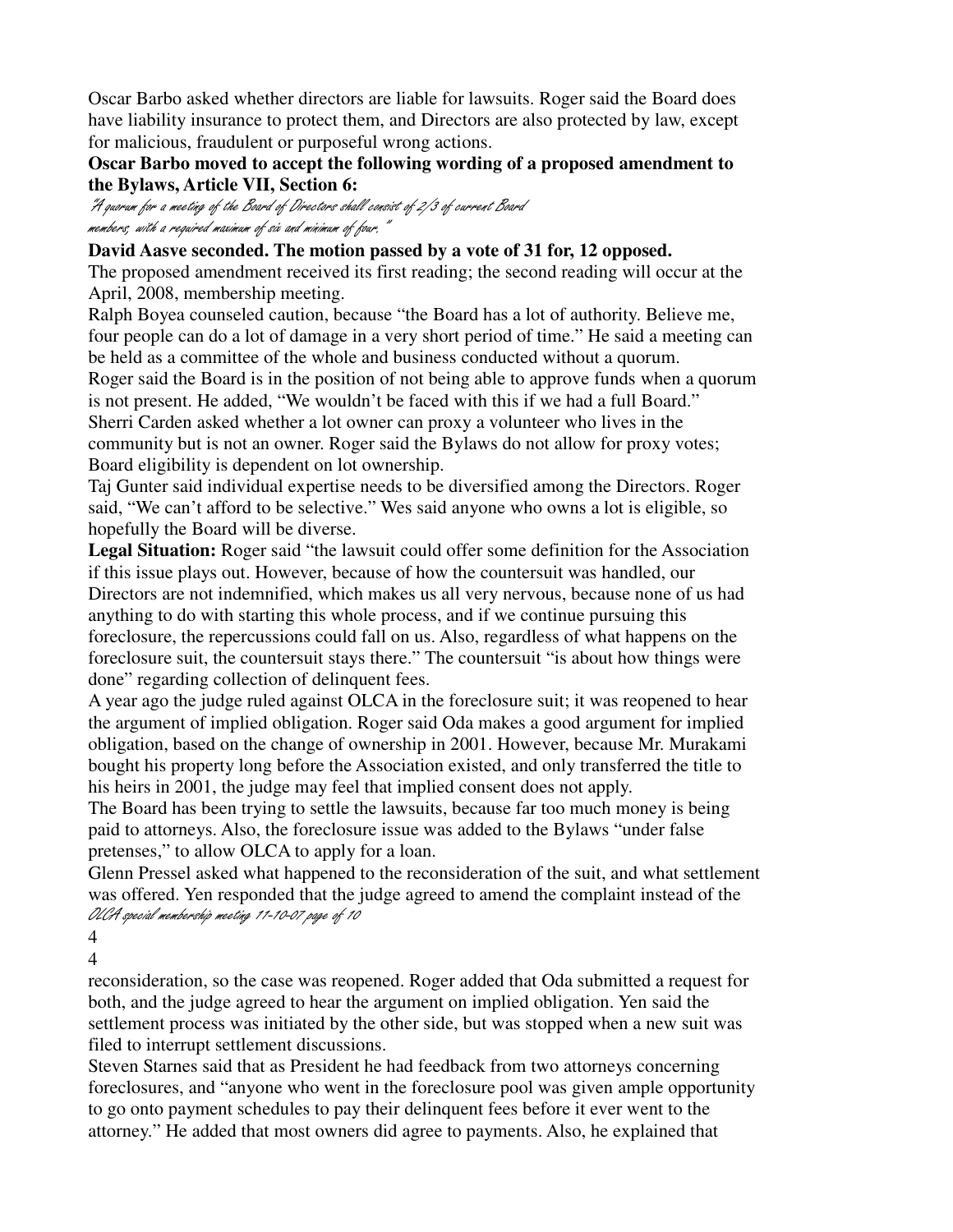although paragraph 4 of "A Synopsis of our current legal situation as of 11/01/07" [handed out at the meeting] states that "Stuart Oda, Steven Starnes and Bob Ely were there representing OLCA" when the Murakami foreclosure case was heard by the court on December 1, 2006, that Mr. Oda was OLCA's representative; he and Bob were merely silent spectators—"We were represented by our attorney; we weren't there representing Orchidland."

Roger said the fact that bothered him was that the community and new Directors were not informed of the hearing, but a former Director was informed and present.

In response to a question, Steven said that foreclosures were based on "length of delinquency and amount owed." Owners who had not paid since the fees became mandatory in 1992 owed between \$1000 and \$1500 per lot.

Tegen Greene asked Bob Ely to explain why he is suing his neighbors and listen to what they have to say.

Trevella Williams said Ku`akahi Mediation came to the last meeting she attended, and she was impressed with everyone's response and respect. She said, "Let's let back to that respect and beware of falling into the blame game. Everyone is just a volunteer and they're doing their best, and we need to remember that."

Susie Garfield said that she fell behind on her fees a few years ago following an auto accident, and she received a letter threatening foreclosure when she only owed about \$385.

Steven said letters were sent threatening to place liens for amounts between \$300 and \$400. Susie stated, "I was threatened with foreclosure."

Ralph Boyea asked what the countersuit is about. Roger said it mentions eight charges, including wrongful foreclosure, slander of title, and punitive damages for egregious, malicious approach.

Yen said Murakami responded to the foreclosure suit with a countersuit; the third suit is Bob Ely and Kwan Sung's suit against OLCA to intervene in the settlement of the first two suits.

Greg Gauthier broached the question of ethics regarding foreclosure, and noted that the liability the countersuit places on the Board does not help in the recruitment of new Directors.

Roger said that the reason given to the community for including foreclosure in the Bylaws was for the purpose of obtaining a loan for paving; if they had been asked whether to use it against lot owners, they might have voted differently.

Bob Ely said he filed for a temporary restraining order to stop the settlement of the case because of the current financial situation and condition of the roads. He added that OLCA special membership meeting 11-10-07 page of 10

5 5

Roger, who is negotiating the settlement, "has an agenda" and "does not support mandatory fees." He filed the suit because he wants to know what the settlement agreement will look like before it is signed.

[Since Bob has filed a lawsuit against the Association, the Directors recused themselves

from responding directly to Bob's comments.]

Steven Starnes argued that the counterclaim is not a separate lawsuit; they did not report it to the insurance company because the claim was filed in response to a suit OLCA had initiated, and therefore they did not think it would be covered.

Kirstie Goin said that the previous Board may have believed the "counterclaim" or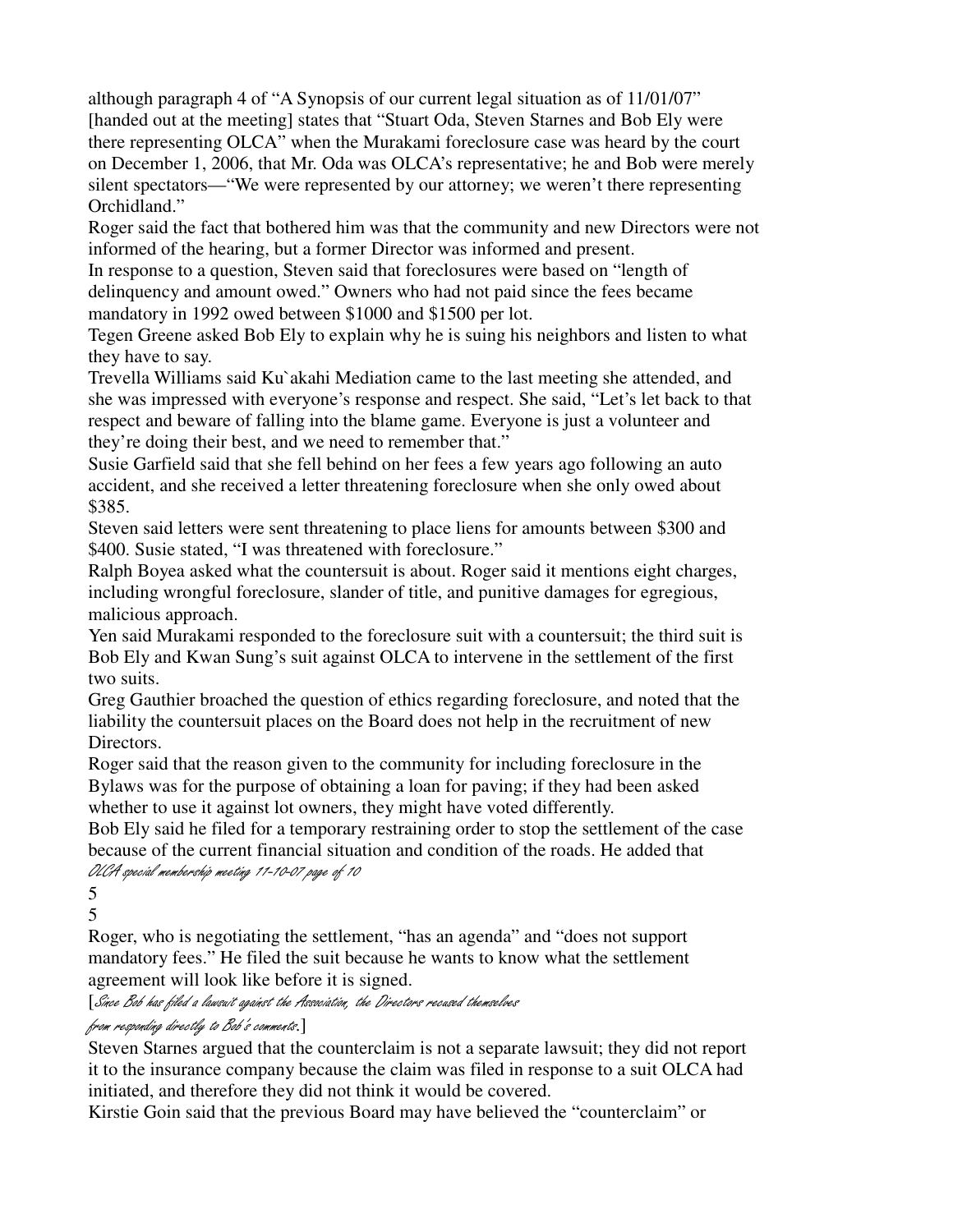"countersuit" to be only another filing in the foreclosure suit, but the insurance company has treated it as a separate lawsuit. Since it was filed against OLCA, not just the Directors but all Orchidland lot owners are liable.

Roger added that the only reason the insurance provider gave for not covering the countersuit was that it was not reported to them until 14 months after it was filed. Ralph Boyea argued that a TRO is not a lawsuit. Lisa stated that a lawsuit preceded the restraining order.

Ralph said he was on the Board when the decision was made to require mandatory road fees. They looked into what Paradise Park was doing and approached Stuart Oda about this issue, which led to the class action suit resulting in the 1992 summary judgment. He admitted that those who bought before the 1992 judgment could argue that they do not owe mandatory fees because they did not agree to them, adding that the community needs to weigh the cost of requiring mandatory fees and decide whether the amount collected is worth the cost. He said, "Without mandatory fees, our roads could look like Hawaiian Acres'."

Roger said, "The Board wants to put an end to this, and settlement seems to be the fastest way." Even if OLCA wins the foreclosure case, an appeal could be filed; the  $\ell$ a `angodh' implied consent case went to the Supreme Court at a cost of over \$300,000.

James Moles said he also was on the Board with Ralph many years ago, and Oda told them then that Paradise Park was using both liens and foreclosure. Now the same issues are being brought up again. He stated that "the Murakamis should pay in full."

Andrew said that the Board acts according to what the membership wants, regardless of their personal opinions. For example, he worked for days on the Orchidland Dr. paving project, even though he personally does not support paving.

Roger said he keeps hearing, including in Bob and Kwan's lawsuit, that his stated objective is to change the Bylaws to make the road fees voluntary. "I have never, ever said that, and I challenge anybody to come up with minutes, recordings, anything that says that I ever said that. I did not say that; I have never said that. My position all along has been that when people make agreements, those agreements should be abided by. You shouldn't buy a piece of property and have somebody else come in and change the rules that you negotiated at the time you bought your property." He said that people who bought in the past six years have it in their deeds, and there is no question that they have mandatory fees. "I'm not going to change that—there's no way I can change that. I can't change the Bylaws by myself. I can't do any of this. These things that they say I have OLCA special membership meeting 11-10-07 page of 10

## 6

6

stated as my objective, maybe it sounds like that—I'm sorry, untrue, every single one of them, and I challenge anybody to come up with some substantiation of these allegations toward me."

Kirstie suggested that because the collections issue has been recurring and there are seven outstanding lawsuits—including four foreclosure cases which were filed and are waiting for a determination on the Murakami case—that the community ask for and participate in a court-ordered  $\mathcal{L}$  integral process to resolve all the lawsuits at one time and permanently establish the Association's policy on delinquent fees.

Don Robinson said that money that should be going to the roads is being spent on lawsuits, and that the individuals who are responsible for the lawsuits "should be liable for them, not this Board or all of us. None of us agreed to take the road money and spend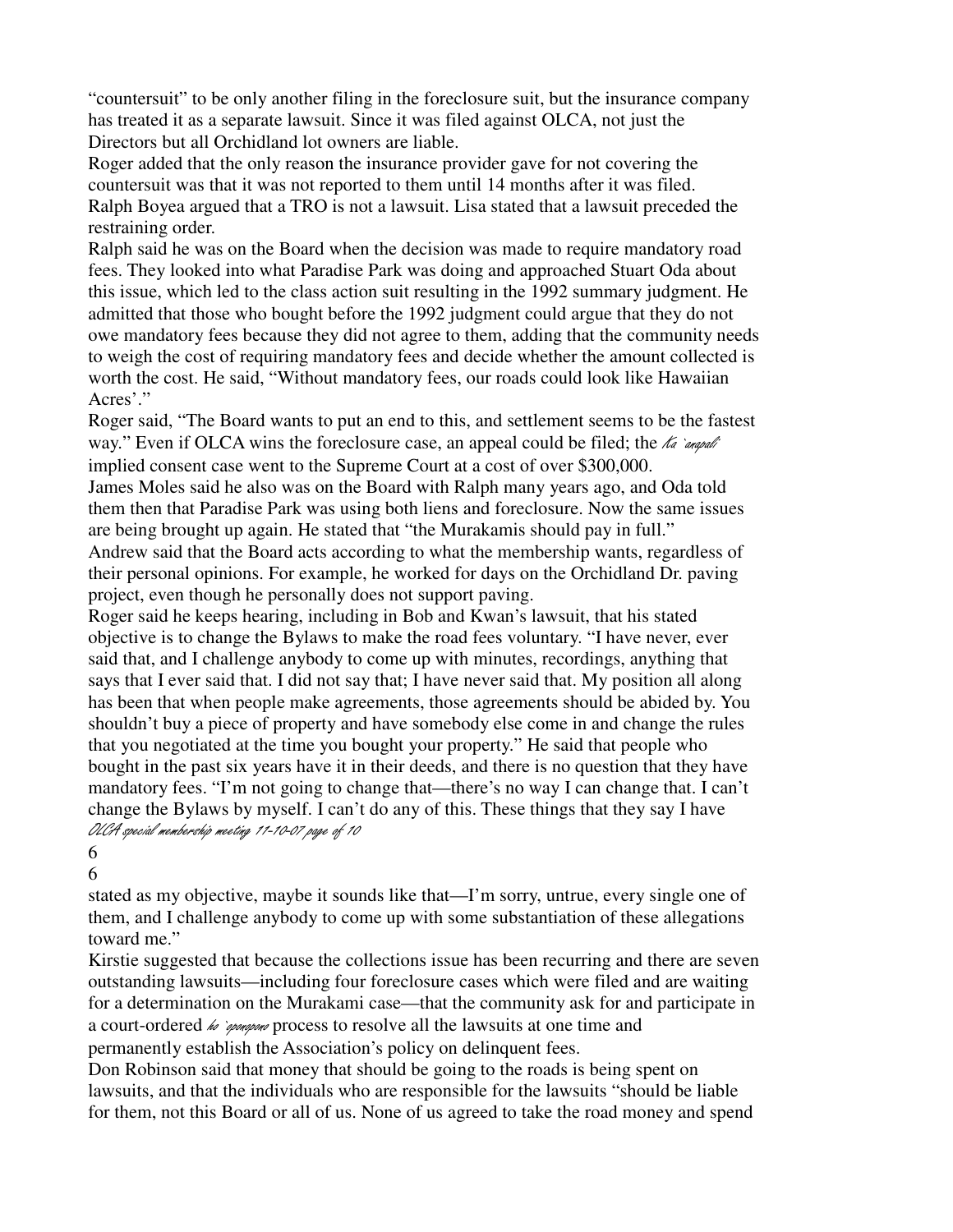it on lawsuits."

Ole Fulks said, "I don't know legality, but I do know morality. I think it would be very illegal to see any of my neighbors kicked out of their homes because they are poor." He supported the concept of  $\omega$  *innergono*, and "talking story with people who owe money."

Nancy Hammack added that when she was on the Board, "We used to talk to people and find out their situation."

Tom Lodge broached the subject of the fairness of the process, since "we don't have any procedures in hand." He supported settlement of the case. He added that the language in a lawsuit can be very threatening; his mother almost had a heart attack when his parents were served with a suit.

Jim Bunten refuted the statement that "Roger Hawney has an agenda or is not thinking about the community at large."

Carolyn Coloma asked whether there are policies and procedures for all of these issues. Roger said no; the policies and procedures were being worked on for foreclosure, but were never approved. He said they also were based on Hawaii Revised Statutes 421(J) for planned community associations, and OLCA is not a planned community association, because the subdivision existed before the Association was created.

Yen stated that the vast majority of the Board's time this past year has gone into the Murakami lawsuit and foreclosure.

Roger suggested forming "a good-sized committee to band together with other communities" and become a political voice, because the county, state and federal governments all have a share of responsibility for allowing the substandard subdivisions to exist in the first place.

Kirstie said the Planning Committee determined that the simplest way to accomplish this is to put a binding initiative on a ballot requiring the County to take responsibility at least for the main roads of all the substandard subdivisions.

Gaila Vidunas argued that "it would be a waste of time, because it would go to an islandwide vote, and I don't think the rest of the island is going to agree to this."

Bob agreed with the need to make an effort to get the County to take over the roads. He said, "We pay the same taxes everybody else does, we have the same tax rates, and we don't get benefits."

OLCA special membership meeting 11-10-07 page of 10

7

7

Dan Widdows asked the pros and cons of receivership.

Roger responded that a management company steps in and takes control, at considerable cost to the lot owners. He reiterated that getting more help on the Board is the most important issue.

[The meeting recessed at 1:15 p.m. A potluck meal was shared, and the meeting

```
reconvened at 1:48 p.m.]
```
# **Community Input:**

**Mailboxes:** In response to a question, Wes said that the mailboxes on Orchidland Dr. will be moved to the Community Lot's easement soon, depending on approval from Honolulu. Extra slabs will be poured in case the post office decides to release additional boxes.

Carolyn said that she would be willing to pay for a mailbox in Orchidland. Wes said they tell everyone it's a two-year wait for a box.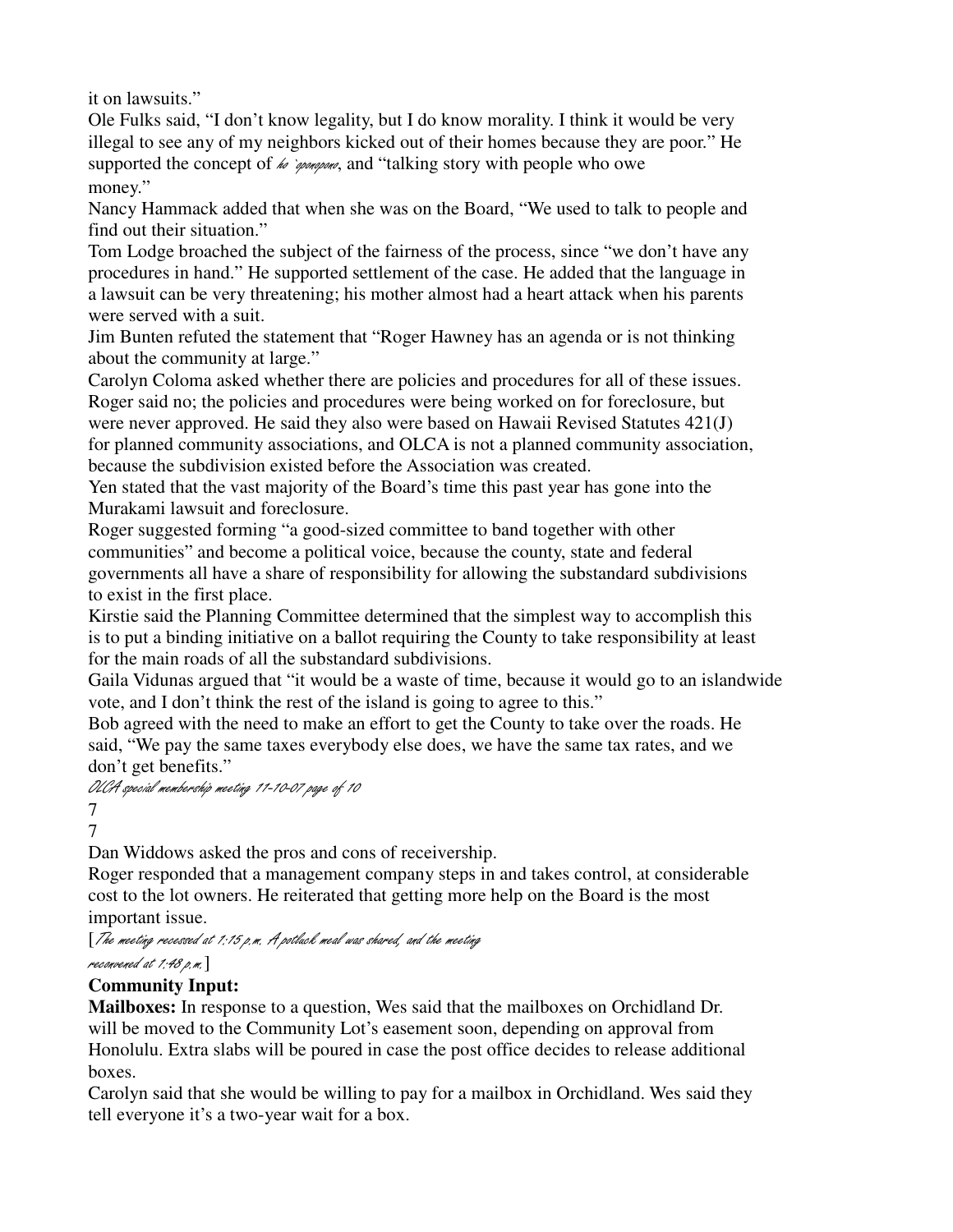Ho **igonopono**: Roger said over the break this suggestion received considerable

community support, but he does not know if it "will fly in the legal system," but he will recommend it to our attorney. He added that lawsuits are "not so much about making a case as outspending your opponent. That doesn't make it right. We should not be able to take your money and use it against you. We are trying to avoid spending any more money on attorneys."

Ole suggested using  $\omega$  *speraporo* on an individual basis with lot owners who owe the Association money.

Kirstie said the main purpose of  $\omega$  *innopono* is to resolve conflict in the community; once a clear resolution is determined, everyone is bound by it and the issue can never be brought up again.

Wes said that the Murakamis want damages because they feel that they have been wronged, and he suspects that most of the community would not agree to paying them. Although he likes the concept, he doubts that the Murakamis would agree to it. Roger said several people have suggested that the Board take action against Bob to recover damages. He argued that it is a long, hard road with more money going to

attorney's fees, and it might not be successful. He added, "What kind of statement does it make, that we are willing to sue our Directors?"

Lisa added that it would be hard to prove. Yen said, "We live in a world that is not just;" if we try to seek out revenge, "it will be bad, bad juju for us."

Trevilla suggested using court-appointed mediation rather than  $\omega$  *appropono*, because it is a similar but simpler process.

Roger responded that the Board was trying to negotiate either a settlement or mediation, but the last lawsuit stopped the process. Yen said settlement was more expedient, and the time and energy for mediation were not available. He said mediation is still a possibility. **Road Fees:** Lisa said the Board's request for a \$10 increase was turned down, and costs have continually increased. She asked residents to support the Board and dispel rumors. Yen added, "Even if everybody paid their \$65, we couldn't do all we need to do."

OLCA special membership meeting 11-10-07 page of 10

8 8

**Paving:** Andrew said there is about \$70,000 for paving; Auli<sup>t</sup> is the next increment to be paid. Paving Orchidland Dr. from 39th to 41st cost \$182,000, and oil has gone from \$75 a barrel to \$98, so the next increment could cost over \$200,000.

Karen Doom said she has made deposits recently, and more paving checks are in the mail she has received and not processed.

**Ely and Sung's Lawsuit:** The stated reason the suit was filed was because the Board did not provide documents by 10 a.m. on a Monday morning which were requested the previous Friday afternoon. Wes added that most of the documents were already available on the website.

Roger said that the attorney assigned to the case by our liability insurance is Sidney Ayabe from Honolulu. His objective is to resolve the foreclosure, countersuit and

Ely/Sung at the same time. The only problem with that is the four outstanding suits, and "if we're going to get another injunction slapped on us if we try to resolve them with settlement."

**Road Maintenance:** Ole said years ago the roads were better maintained. Andrew said last February 80% of the roads received materials and were graded and rolled, and were in good shape at that time. The road crew received a cease and desist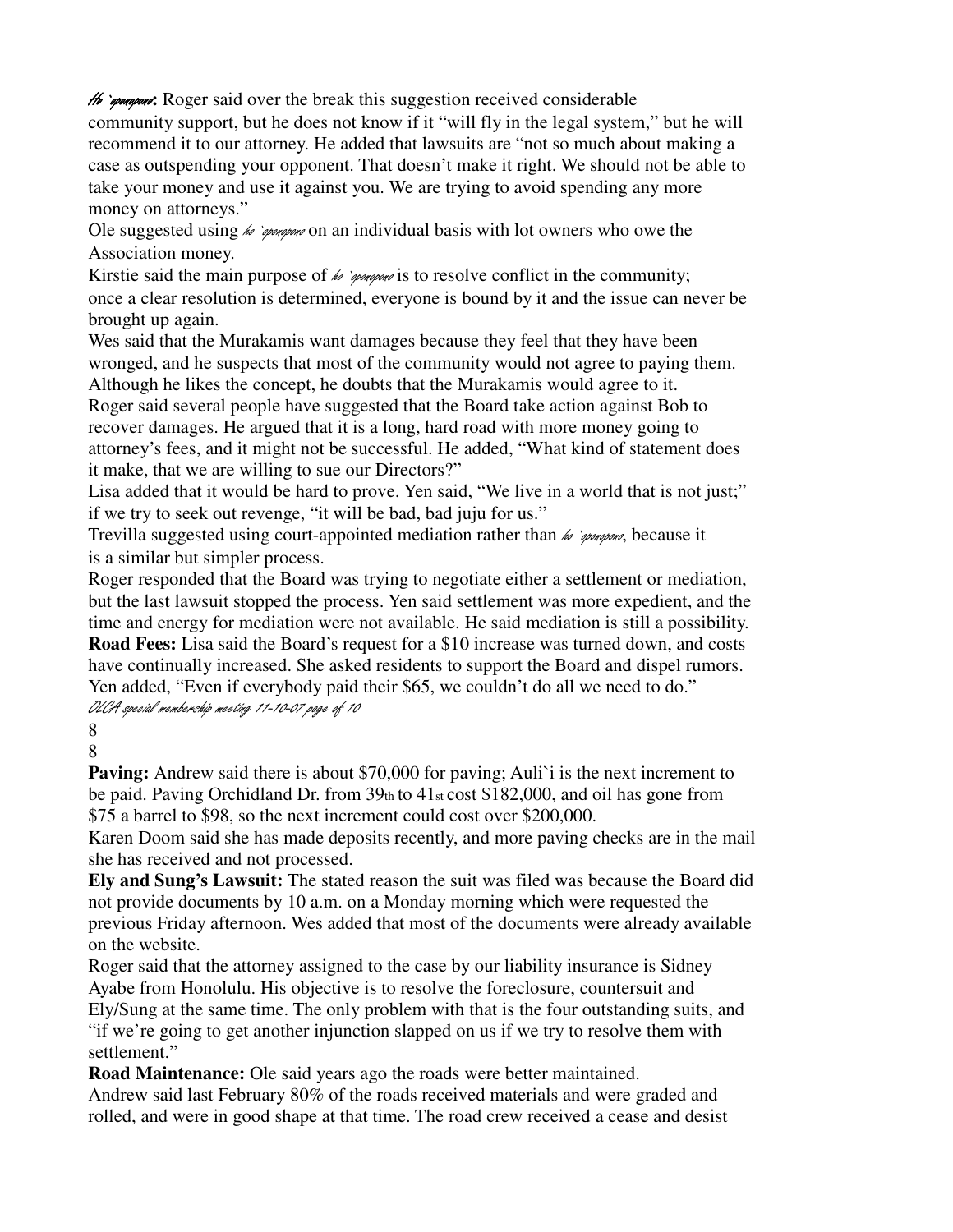order from the State, and "we are faced with the legality" of insuring equipment operators. Also, our grader needs repair, and more money is needed. Six years ago a load of materials cost \$130; now one load is over \$400. Andrew said, "It's not a friendly job that I have, adding "It's the most frustrating, humiliating, embarrassing situation I've ever been in in my life."

Victor said that education is needed, since \$65 only maintains about 12 feet of road. **Policies and Procedures:** Andrew said the policies and procedures need to be finalized and in so place there so there are no legal questions.

Roger said the practice which has been in place since 1992, which worked just fine, was that liens were attached to properties once their delinquencies reached a certain amount. "You're never going to get 100% compliance." The owners that don't pay moves

around, but the percentage seems to stay constant, and "the money will come in down the line."

Yen said that historically OLCA could count on a 75% compliance rate, and the annual budget is made based on this amount. Although he reported a compliance rate of only 50% at last April's membership meeting, that was found to be incorrect due to an error in our new Records Keeper's accounting system; actually we had 80% compliance.

Karen said as of right now, compliance is at about 68%, and we will probably be between 75 and 80 percent by the end of the year.

Yen said foreclosure is both labor intensive and a very distasteful task. "The price of liberty is eternal vigilance. If you want to prevent this in the future, you have to be there in numbers."

Don Robinson commended the Board for the work they are doing.

**Orchidland Trade Center:** Verne Wood has applied for renewal of his special use permit for the development, which will be located at the corner of Orchidland Dr. and OLCA special membership meeting 11-10-07 page of 10

9

9

34th. OLCA has filed for standing in a contested case to require the developer to comply with the community's newly-adopted Orchidland Design Plan 2007. This plan give design guidelines for commercial developments and states, "Developers shall provide (or cause the State or County to provide) a stoplight or roundabout at the intersection of Orchidland Dr. and Highway 130 and a lighted crosswalk across Orchidland Dr. within the Neighborhood Center." All developments within the Village Center must share the cost of infrastructure improvements.

Kirstie urged all Orchidland owners and residents to attend the charrette planning meeting required by the Design Plan to provide an opportunity for community input to the developer before the County approves the special use permit.

**Adjournment:** The meeting was adjourned at 2:50 p.m.

Respectfully submitted by:

Kirstie Goin, Recording Secretary

Lisa Tostenson, Corporate Secretary

OLCA special membership meeting 11-10-07 page of 10

10

10

**Motions Log 11-10-07** 

**Approval of Minutes: Trevella Williams moved to approve the minutes of April 28, 2007, as written. Greg Gauthier seconded; the motion passed unanimously. Ole Fulks moved to accept an amendment to the Bylaws, Article VI, Section 1, as**